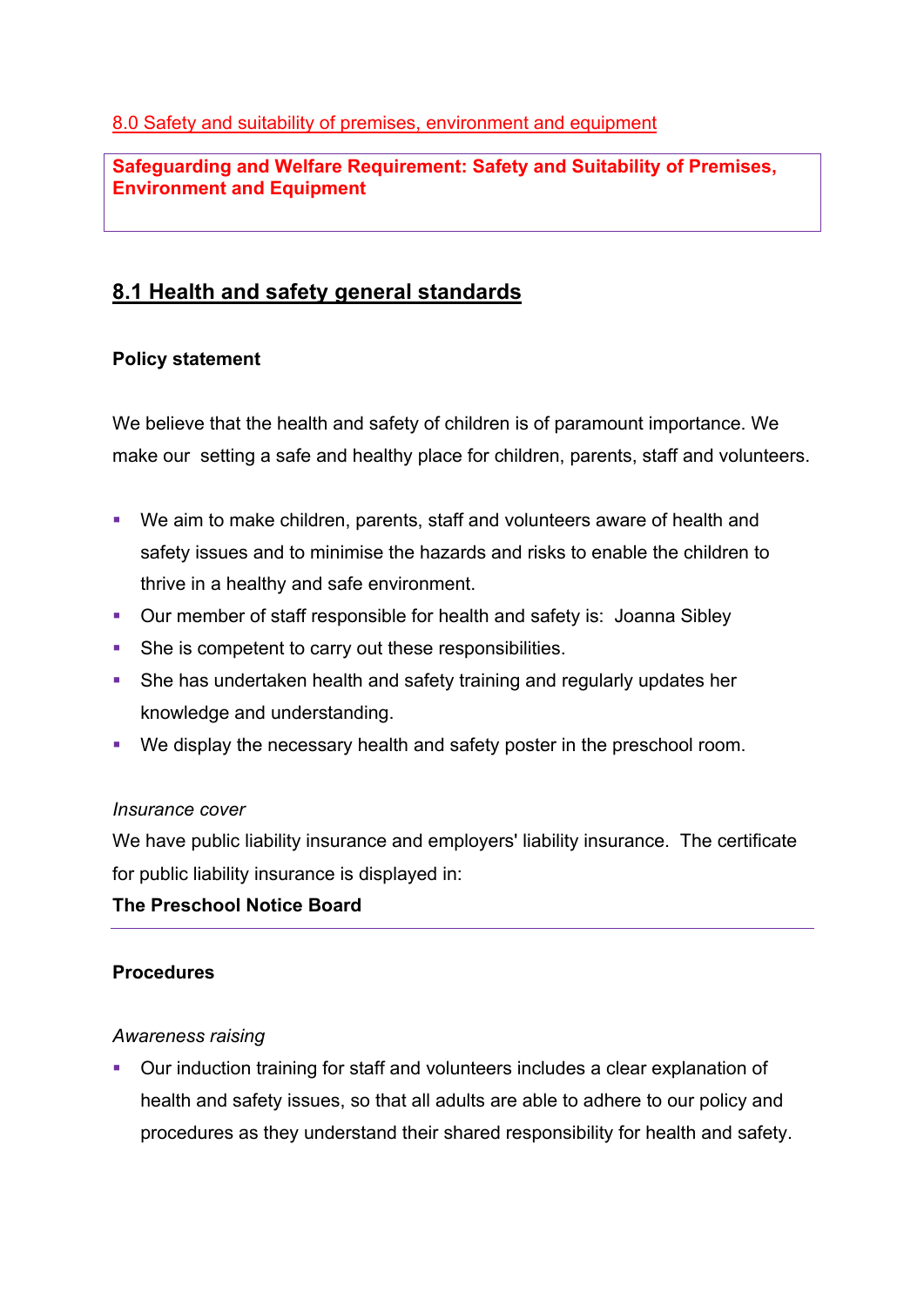The induction training covers matters of employee well-being, including safe lifting and the storage of potentially dangerous substances.

- We keep records of these induction training sessions and new staff and volunteers are asked to sign the records to confirm that they have taken part.
- We explain health and safety issues to the parents of new children, so that they understand the part played by these issues in the daily life of the setting.
- As necessary, health and safety training is included in the annual training plans of staff, and health and safety is discussed regularly at our staff meetings.
- We operate a no-smoking policy.
- We make children aware of health and safety issues through discussions, planned activities and routines.

## *Doors*

• We take precautions to prevent children's fingers from being trapped in doors.

## *Floors and walkways*

**• All our floor surfaces are checked daily to ensure they are clean and not uneven,** wet or damaged. Any wet spills are mopped up immediately.

## *Electrical/gas equipment*

- We ensure that all electrical/gas equipment conforms to safety requirements and is checked regularly.
- Our boiler/electrical switch gear/meter cupboard is not accessible to the children.
- Fires, heaters, electric sockets, wires and leads are properly guarded and we teach the children not to touch them.
- There are sufficient sockets in our setting to prevent overloading.
- We switch electrical devices off from the plug after use.
- We ensure that the temperature of hot water is controlled to prevent scalds.
- Lighting and ventilation is adequate in all areas of our setting, including storage areas.

## *Storage*

**• All our resources and materials, which are used by the children, are stored safely.**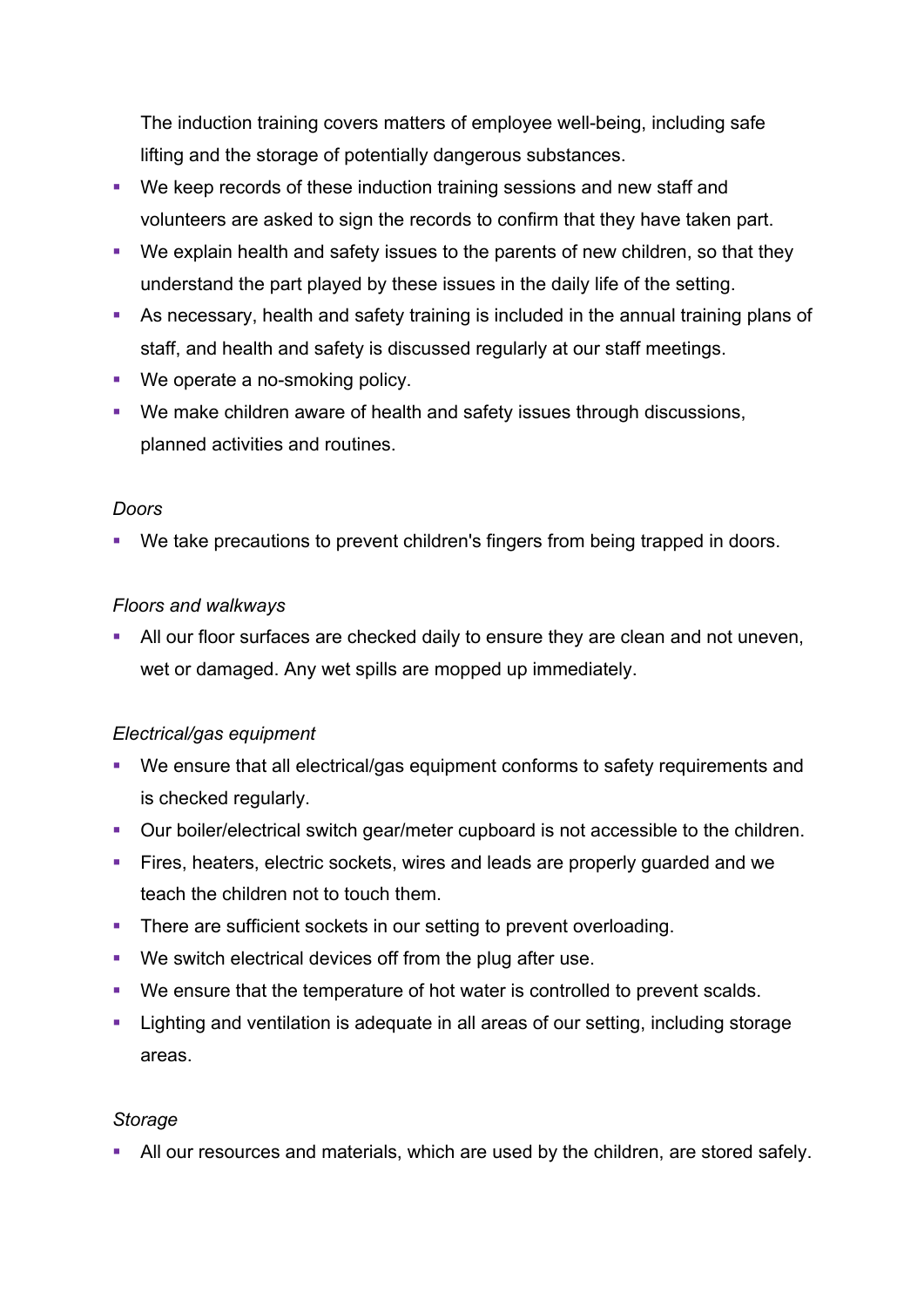• All our equipment and resources are stored or stacked safely to prevent them accidentally falling or collapsing.

#### *Outdoor area*

- Our outdoor area is securely fenced. All gates and fences are childproof and safe.
- Our outdoor area is checked for safety and cleared of rubbish, animal droppings and any other unsafe items before it is used.
- Adults and children are alerted to the dangers of poisonous plants, herbicides and pesticides.
- Our pond is securely covered or otherwise guarded.
- We leave receptacles upturned to prevent collection of rainwater. Where water can form a pool on equipment, it is emptied and cleaned before children start playing outside.
- Our outdoor sand pit is covered when not in use and is cleaned regularly.
- We check that children are suitably attired for the weather conditions and type of outdoor activities; ensuring that suncream is applied and hats are worn during the summer months.
- We supervise outdoor activities at all times; and particular children on climbing equipment.

## *Hygiene*

- We seek information from the Health Protection Agency to ensure that we keep up-to-date with the latest recommendations.
- Our daily routines encourage the children to learn about personal hygiene.
- We have a daily cleaning routine for the setting, which includes the play room, kitchen area, toilets and nappy changing areas.
- We have a schedule for cleaning resources and equipment, dressing-up clothes and furnishings.
- The toilet area has a high standard of hygiene, including hand washing and drying facilities and disposal facilities for nappies.
- We implement good hygiene practices by:
	- **-** cleaning tables between activities;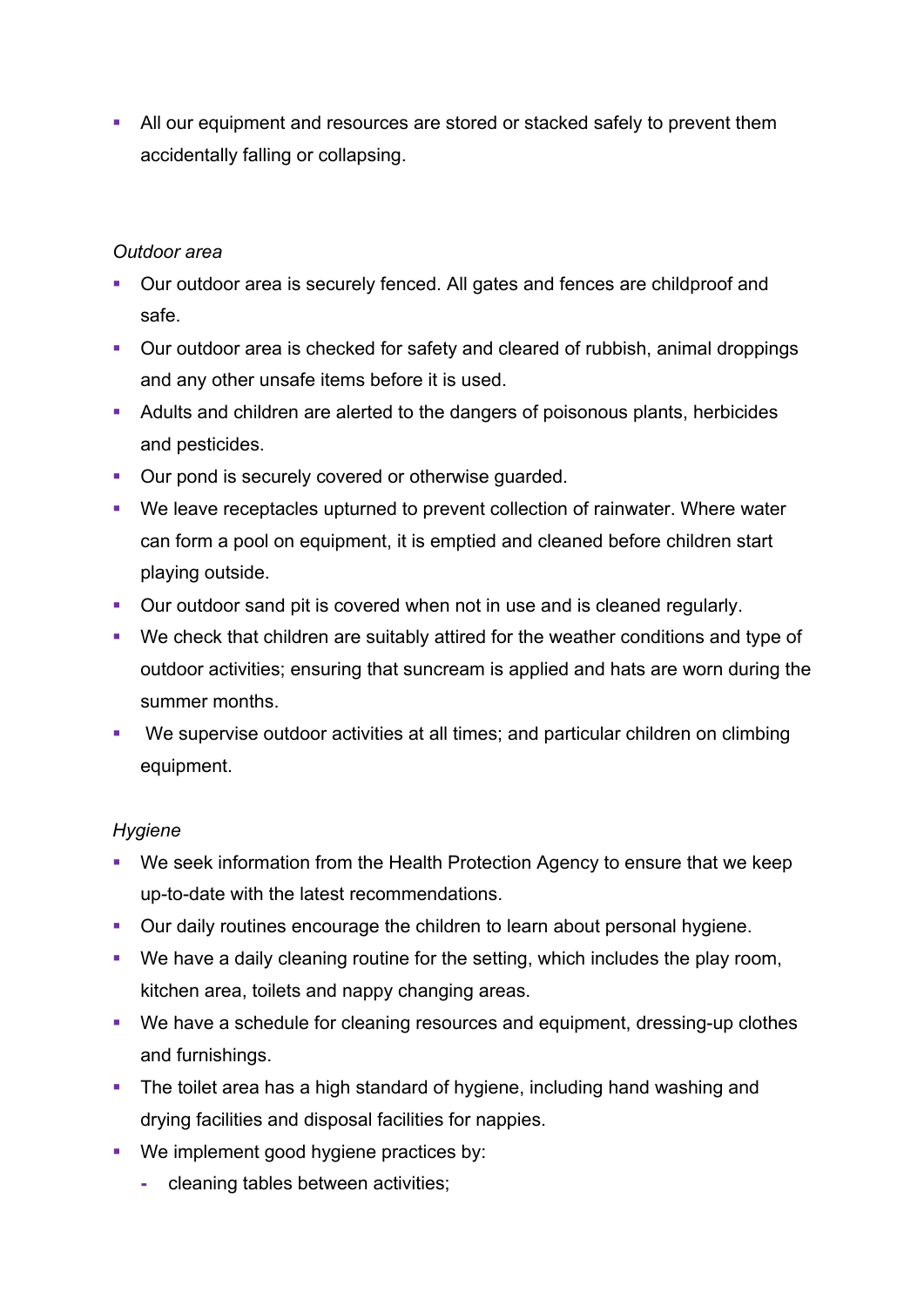- **-** cleaning and checking toilets regularly;
- **-** wearing protective clothing such as aprons and disposable gloves as appropriate;
- **-** providing sets of clean clothes;
- **-** providing tissues and wipes

#### *Activities, resources and repairs*

- Before purchase or loan, we check equipment and resources to ensure that they are safe for the ages and stages of the children currently attending the setting.
- We keep a full inventory of all items in the setting for audit and insurance purposes.
- The layout of our play equipment allows adults and children to move safely and freely between activities.
- All our equipment is regularly checked for cleanliness and safety, and any dangerous items are repaired or discarded.
- We make safe and separate from general use any areas that are unsafe because of repair is needed.
- All our materials, including paint and glue, are non-toxic.
- § We ensure that sand is clean and suitable for children's play.
- **Physical play is constantly supervised.**
- We teach children to handle and store tools safely.
- Children learn about health, safety and personal hygiene through the activities we provide and the routines we follow.
- Any faulty equipment is removed from use and is repaired. If it cannot be repaired it is discarded. Large pieces of equipment are discarded.

## *Jewellery and accessories*

- Our staff do not wear jewellery or fashion accessories, such as belts or high heels, that may pose a danger to themselves or children.
- Parents must ensure that any jewellery worn by children poses no danger; particularly earrings which may get pulled, bracelets which can get caught when climbing or necklaces that may pose a risk of strangulation.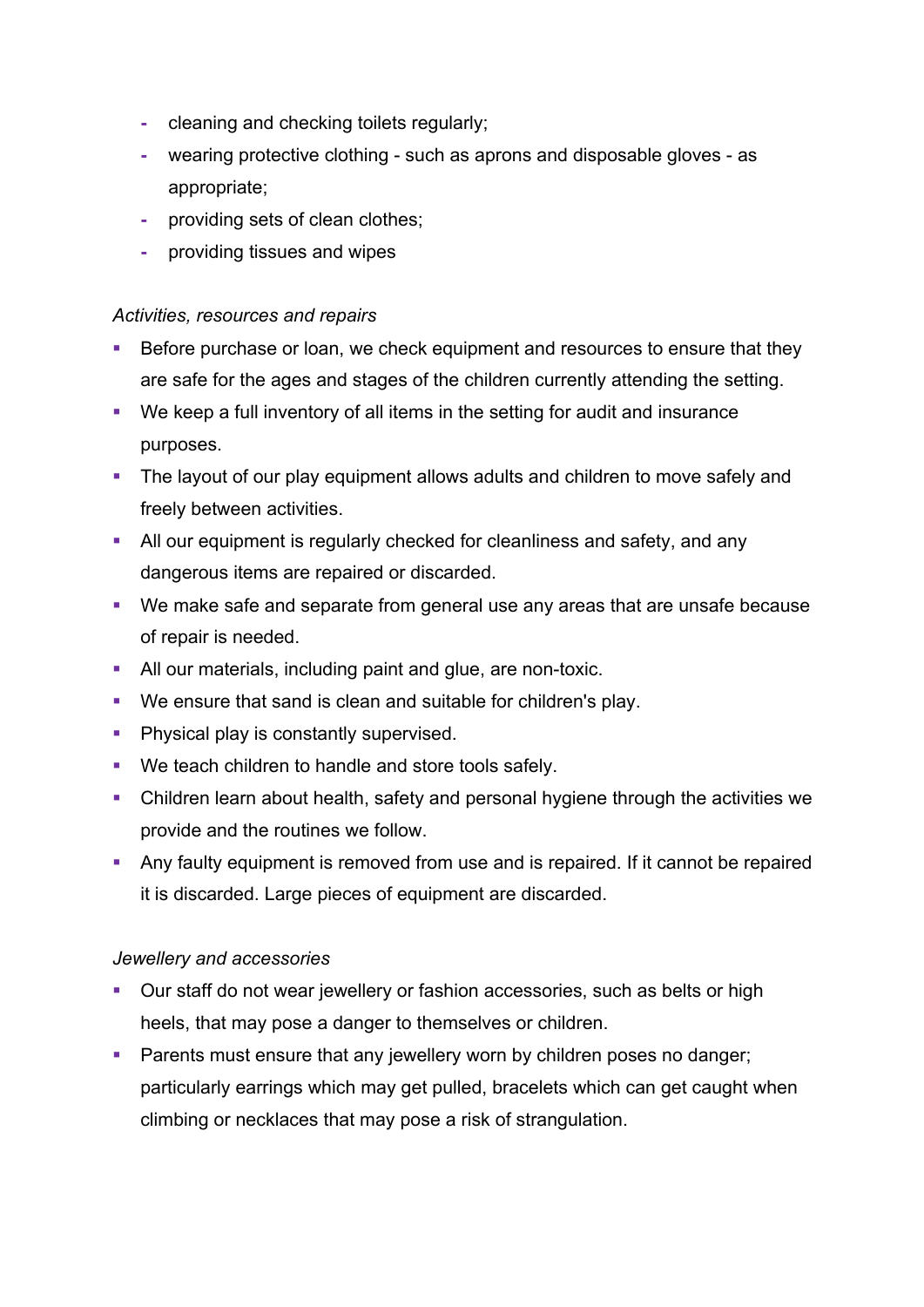#### *Safety of adults*

- We ensure that adults are provided with quidance about the safe storage, movement, lifting and erection of large pieces of equipment.
- We provide safe equipment for adults to use when they need to reach up to store equipment or to change light bulbs.
- § We ensure that all warning signs are clear and in appropriate languages.
- § We ensure that adults do not remain in the building on their own.
- § We record the sickness of staff and their involvement in accidents. The records are reviewed termly to identify any issues that need to be addressed.

## *Control of substances hazardous to health*

- § Our staff implement the current guidelines of the *Control of Substances Hazardous to Health Regulations (COSHH)*.
- We keep a record of all substances that may be hazardous to health such as cleaning chemicals, or gardening chemicals if used and where they are stored.
- **EXTERGH** Hazardous substances are stored safely away from the children.
- We carry out a risk assessment for all chemicals used in the setting. This states what the risks are and what to do if they have contact with eyes or skin or are ingested.
- We keep all cleaning chemicals in their original containers.
- We keep the chemicals used in the setting to the minimum in order to ensure health and hygiene is maintained. We do not use:
	- **-** bleach;
	- **-** anti-bacterial soap/hand wash, unless specifically advised during an infection outbreak such as Pandemic flu; or
	- **-** anti-bacterial cleaning agents, except in the toilets, nappy changing area and food preparation areas. Anti-bacterial spays are not used when children are nearby.
- Environmental factors are taken into account when purchasing, using and disposing of chemicals.
- All members of staff are vigilant and use chemicals safely.
- Members of staff wear protective gloves when using cleaning chemicals.